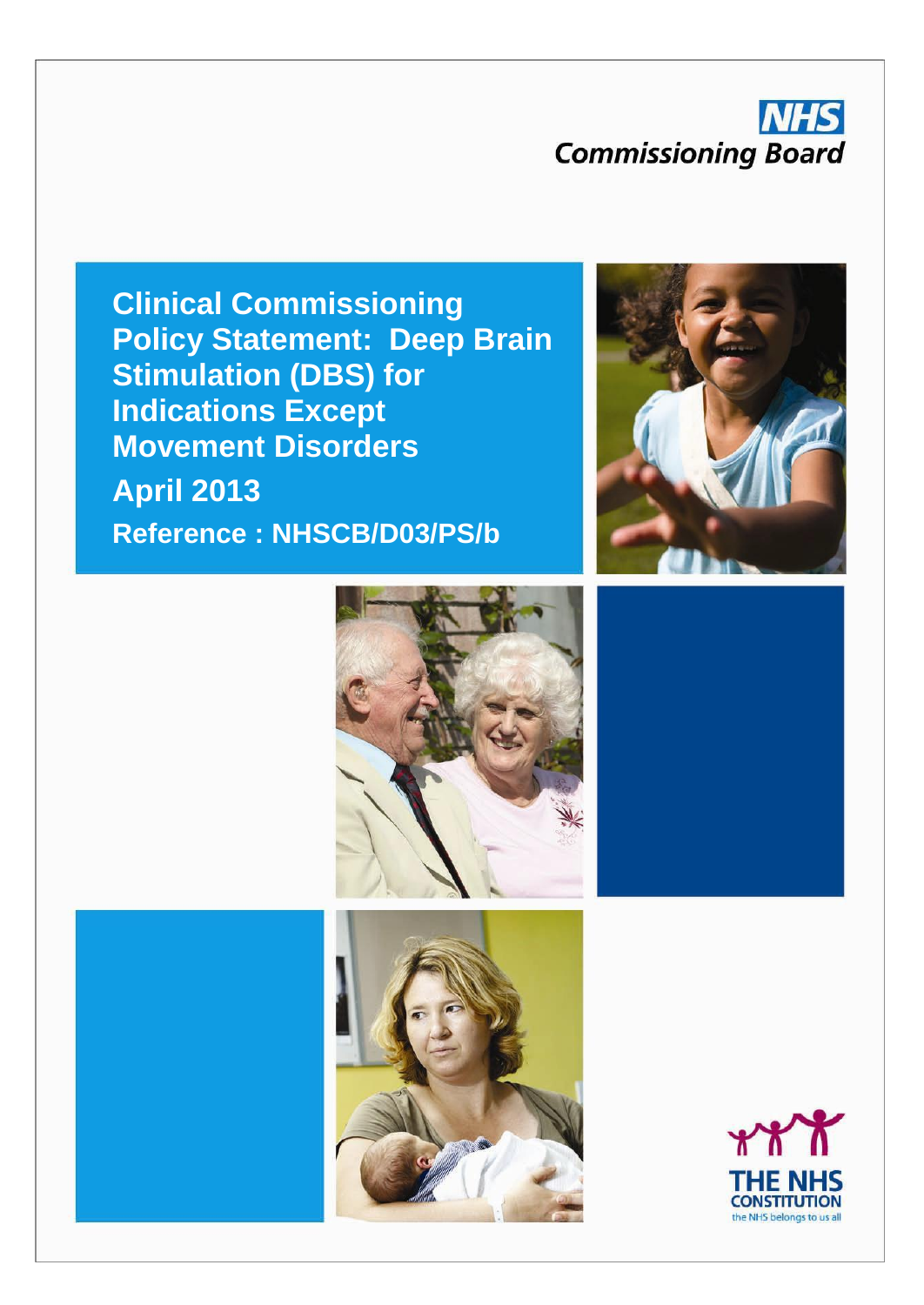# **NHS Commissioning Board Clinical Commissioning Policy Statement: Deep Brain Stimulation (DBS) for Indications Except Movement Disorders**

First published: April 2013

**Prepared by the NHS Commissioning Board Clinical Reference Group for Adult Neurosurgery**

© Crown copyright 2013 First published April 2013 Published by the NHS Commissioning Board, in electronic format only.

NHSCB/D03/PS/b DBS (other indications) Policy statement –Neurosciences CRG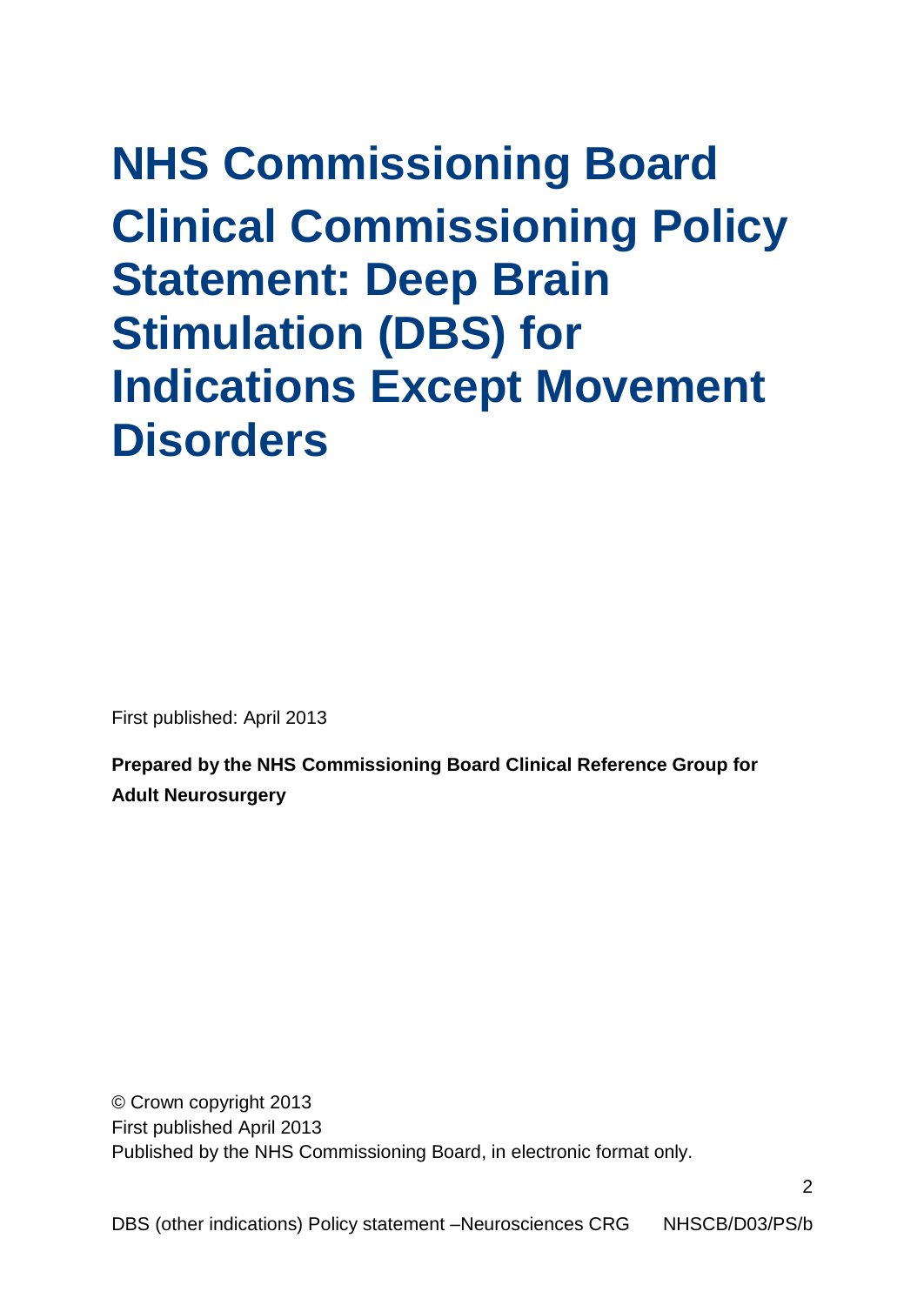# **POLICY STATEMENT: Deep Brain Stimulation (DBS) for Indications Except Movement Disorders**

**Policy Ref: NHSCB/D03/ PS/b**

3

| <b>Treatment:</b>           | Deep Brain Stimulation (DBS)                                                                                                                                                                                                                                                                                                 |  |  |  |
|-----------------------------|------------------------------------------------------------------------------------------------------------------------------------------------------------------------------------------------------------------------------------------------------------------------------------------------------------------------------|--|--|--|
| For the treatment<br>of:    | All indications except movement disorders.                                                                                                                                                                                                                                                                                   |  |  |  |
|                             | For example: coma, depression, pain, Tourette's<br>Syndrome.                                                                                                                                                                                                                                                                 |  |  |  |
| <b>Background:</b>          | Deep brain stimulation is a neurosurgical technique<br>undertaken by neurosurgical units who have a specialised<br>experience in functional neurosurgery.                                                                                                                                                                    |  |  |  |
|                             | DBS uses implantable electrodes to send high-frequency<br>electrical signals to the deep nuclei in the brain. A pulse<br>generator is surgically implanted under the skin. Batteries in<br>the generator last about 5 years and can be replaced<br>surgically longer life and rechargeable batteries are being<br>developed. |  |  |  |
|                             | DBS is a treatment used in a wide range of indications. For<br>movement disorders (Parkinson's disease, dystonia and<br>tremor) there is some evidence of clinical and cost-<br>effectiveness (see policy ref: NHSCB/D3/1).                                                                                                  |  |  |  |
|                             | For other indications there are significant gaps in the<br>evidence and questions that need to be addressed by further<br>research.                                                                                                                                                                                          |  |  |  |
| <b>Commissioning</b>        | The level of evidence does not support the routine funding of<br>DBS on the basis of clinical effectiveness for:                                                                                                                                                                                                             |  |  |  |
| position:                   | coma, depression, pain, Tourette's Syndrome                                                                                                                                                                                                                                                                                  |  |  |  |
|                             | Pending further evidence of clinical effectiveness, this<br>commissioning policy will apply to all indication for DBS<br>except the movement disorders outlined in policy ref:<br>NHSCB/D3/1.                                                                                                                                |  |  |  |
| <b>Effective from:</b>      | 1 April 2013                                                                                                                                                                                                                                                                                                                 |  |  |  |
| <b>Evidence</b><br>summary: | In 2008, the South West Specialised Commissioning Group<br>reviewed the evidence for DBS in coma, severe depression,                                                                                                                                                                                                         |  |  |  |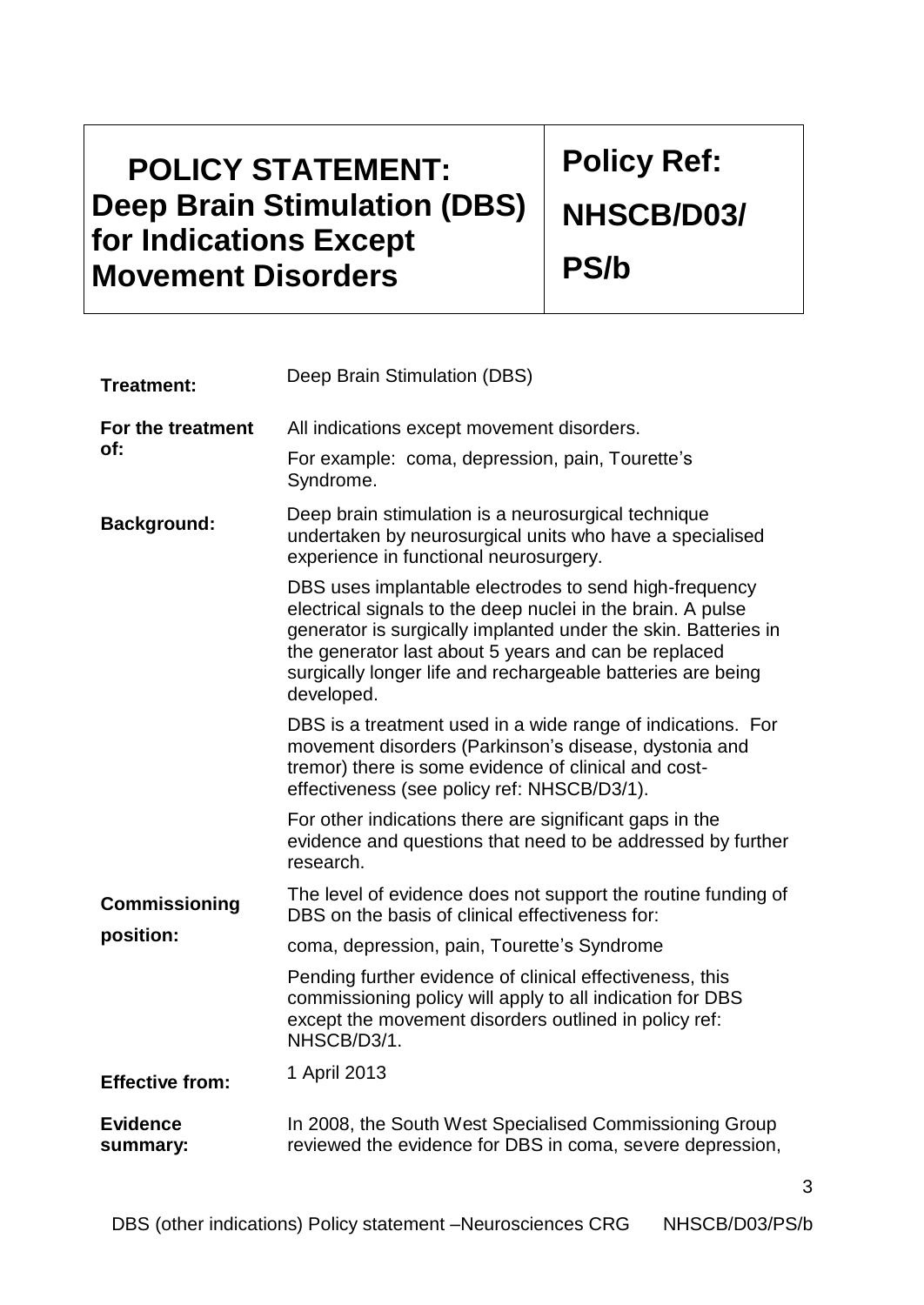|                                         | pain and Tourette's syndrome.                                                                                                                                                                                                                                                                                                                                                                                                                                                                                                                                                                                                                                                                                                                                                                                                                  |  |  |
|-----------------------------------------|------------------------------------------------------------------------------------------------------------------------------------------------------------------------------------------------------------------------------------------------------------------------------------------------------------------------------------------------------------------------------------------------------------------------------------------------------------------------------------------------------------------------------------------------------------------------------------------------------------------------------------------------------------------------------------------------------------------------------------------------------------------------------------------------------------------------------------------------|--|--|
| <b>Equality Impact:</b>                 | The recommended commissioning position for all of these<br>indications was that the evidence does not support the<br>routine funding of DBS on the basis of clinical effectiveness.                                                                                                                                                                                                                                                                                                                                                                                                                                                                                                                                                                                                                                                            |  |  |
|                                         | For the indication severe depression an additional<br>recommendation was that funding should only be considered<br>in the context of supporting treatment costs within a<br>multicentre controlled trial with a control group not receiving<br>DBS, where the costs of the study are supported by a third<br>party.                                                                                                                                                                                                                                                                                                                                                                                                                                                                                                                            |  |  |
|                                         | The NHS CB has a duty to have regard to the need to reduce                                                                                                                                                                                                                                                                                                                                                                                                                                                                                                                                                                                                                                                                                                                                                                                     |  |  |
|                                         | health inequalities in access to health services and health<br>outcomes achieved as enshrined in the Health and Social Care<br>Act 2012. The NHS CB is committed to ensuring equality of<br>access and non-discrimination, irrespective of age, gender,<br>disability (including learning disability), gender reassignment,<br>marriage and civil partnership, pregnancy and maternity, race,<br>religion or belief, sex (gender) or sexual orientation. In carrying<br>out its functions, the NHS CB will have due regard to the<br>different needs of protected equality groups, in line with the<br>Equality Act 2010. This document is compliant with the NHS<br>Constitution and the Human Rights Act 1998. This applies to all<br>activities for which they are responsible, including policy<br>development, review and implementation. |  |  |
| <b>Responsible CRG:</b>                 | <b>Adult Neurosurgery</b>                                                                                                                                                                                                                                                                                                                                                                                                                                                                                                                                                                                                                                                                                                                                                                                                                      |  |  |
| Date approved by<br><b>NHSCB Board:</b> | April 2013                                                                                                                                                                                                                                                                                                                                                                                                                                                                                                                                                                                                                                                                                                                                                                                                                                     |  |  |
| <b>Policy review date:</b>              | April 2014                                                                                                                                                                                                                                                                                                                                                                                                                                                                                                                                                                                                                                                                                                                                                                                                                                     |  |  |
| <b>Version:</b>                         | 1                                                                                                                                                                                                                                                                                                                                                                                                                                                                                                                                                                                                                                                                                                                                                                                                                                              |  |  |
| <b>Supersedes:</b>                      | N/A                                                                                                                                                                                                                                                                                                                                                                                                                                                                                                                                                                                                                                                                                                                                                                                                                                            |  |  |
|                                         |                                                                                                                                                                                                                                                                                                                                                                                                                                                                                                                                                                                                                                                                                                                                                                                                                                                |  |  |

### **References**

South West Specialised Commissioning Group. DBS commissioning tools, bibliographies and evidence tables. August 2008.

4